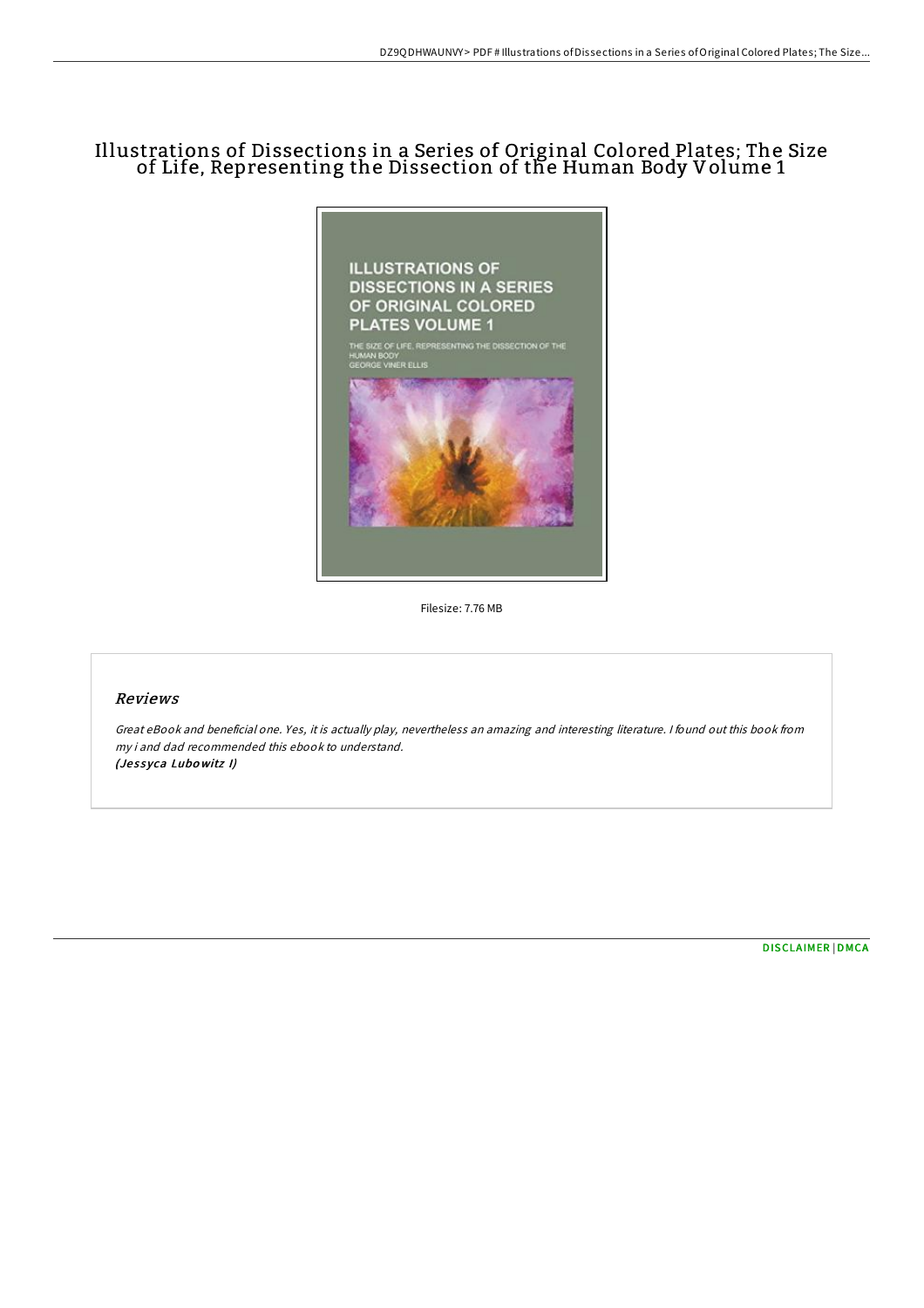## ILLUSTRATIONS OF DISSECTIONS IN A SERIES OF ORIGINAL COLORED PLATES; THE SIZE OF LIFE, REPRESENTING THE DISSECTION OF THE HUMAN BODY VOLUME 1



To save Illustrations of Dissections in a Series of Original Colored Plates; The Size of Life, Representing the Dissection of the Human Body Volume 1 PDF, remember to click the hyperlink beneath and download the file or have accessibility to additional information that are relevant to ILLUSTRATIONS OF DISSECTIONS IN A SERIES OF ORIGINAL COLORED PLATES; THE SIZE OF LIFE, REPRESENTING THE DISSECTION OF THE HUMAN BODY VOLUME 1 book.

Rarebooksclub.com, United States, 2013. Paperback. Book Condition: New. 246 x 189 mm. Language: English . Brand New Book \*\*\*\*\* Print on Demand \*\*\*\*\*.This historic book may have numerous typos and missing text. Purchasers can usually download a free scanned copy of the original book (without typos) from the publisher. Not indexed. Not illustrated. 1882 edition. Excerpt: .16. Inferior maxillary nerve. 17. Large petrosal nerve. English anatomists reckon in general nine pairs of cranial nerves, and the anatomists on the Continent enumerate twelve pairs: so that some confusion in the nomenclature arises from this difference in the mode of numbering. The enumeration of the nerves as twelve appears most natural, as only two nerve The olfactory, or first cranial nerve, is marked by a bulb which rests on the cribriform plate of the ethmoid bone, and sends filaments to the nose through the subjacent apertures: it will be found attached to the brain. The optic, or second nerve, 2, ends in the eyeball. Posteriorly the nerves of opposite sides unite in a commissure (chiasma) on the olivary eminence of the sphenoid bone, with a partial decussation of their fibres. In front the nerves diverge; and each issues from the skull through the optic foramen, witli the ophthalmic artery. In the orbit of the left side the further course of the nerve to the eyeball is evident. The motor oculi, or third nerve, 3, crosses the middle fossa, and enters its sheath of dura mater behind the anterior clinoid process, as seen on the left side. Contained in the dura mater, it is conveyed to the sphenoidal fissure, and supplies all the muscles moving the eyeball, except two. The trochlear, or fourth nerve, 4, is received into sheath of dura mater behind the posterior clinoid process, and courses forwards through the wall...

**D** Read Illustrations of Dissections in a Series of Original Colored Plates; The Size of Life, Representing the Dissection of the Human Body Volume 1 Online

Download PDF Illustrations of Dissections in a Series of Original Colored Plates; The Size of Life, Representing the Dissection of the Human Body Volume 1